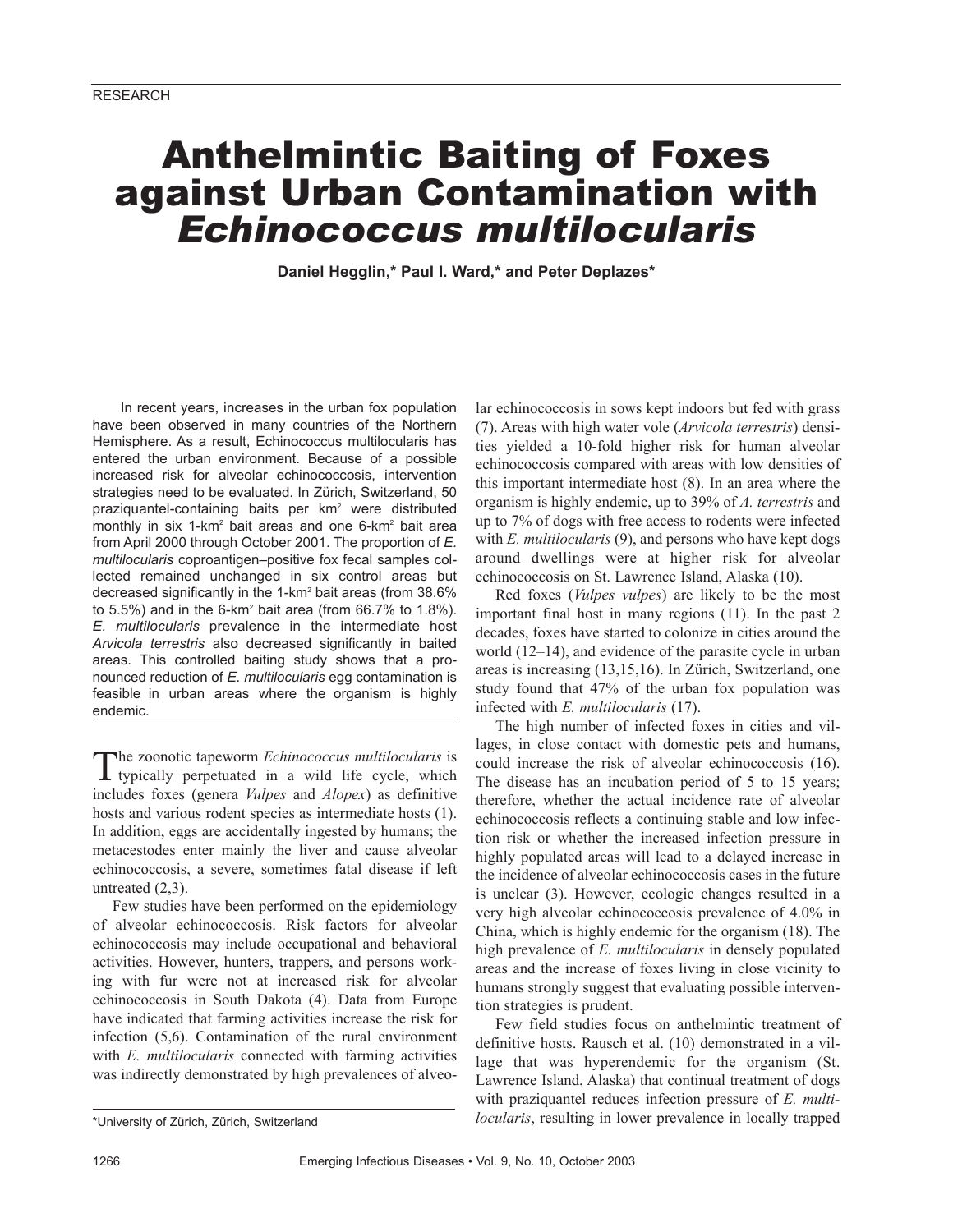voles. In extended rural areas of Germany and Japan, praziquantel baits lowered the prevalence of *E. multilocularis* in foxes (19–21). These results cannot be transferred to the condition of agglomerations and urban areas, where until now no attempt has been made to evaluate an intervention strategy for foxes.

The urban cycle of *E. multilocularis* was studied intensively in Zürich, Switzerland (16,17,22). Analyses of fox stomachs indicated that *A. terrestris* was the most frequently consumed intermediate host (23), and *E. multilocularis* is highly prevalent (mean 9.1%, maximum 20.9%) in this vole species, which lives predominantly along the city border (22). Accordingly, the prevalence of *E. multilocularis* in foxes was significantly higher in the urban periphery than in more central areas (17), and the infection risk for alveolar echinococcosis might therefore be concentrated mainly in delimited areas in the urban periphery (16). Since urban inhabitants frequently use the zones of highest contamination for recreational activities and their domestic cats and dogs have access to infected voles, the urban periphery may represent a risk for alveolar echinococcosis.

In this controlled experimental field study, we investigated the effect of anthelmintic baiting in defined urban areas where the organism is highly endemic and tested whether *E. multilocularis* egg contamination was significantly reduced. We also examined whether, as an expected consequence, its prevalence in urban intermediate hosts diminished.

# **Methods**

#### **Study Area**

The study was conducted in the community of Zürich and its surroundings. Zürich covers 92 km2 and has a population of 360,000. Fifty-three percent of Zürich is an urban area with industrial, commercial, and residential buildings; the other portion of Zürich is 24% forest, 17% agricultural, and 6% water. We divided this area into zones: urban, border, and periurban zone. The urban zone is mainly residential with little green space. The periurban zone consists of forests, fields, pastures, and meadows. The border zone, which divides the urban and the periurban zone, was defined as extending 250 m from the border of the urban area with buildings into the residential area of the city and 250 m into the periurban surroundings. This zone includes mostly residential areas, allotments, cemeteries, sports fields, public places, and pastures. The border zone and the periurban zone are used by the public for recreational activities.

As far as hunting is concerned, Zürich is organized as a game sanctuary and, compared to the high population density of  $>10$  adult foxes per km<sup>2</sup> (24), the hunting bag (foxes shot by game wardens) was relatively low during the

course of this study (1.0 shot foxes per km2 and year).

#### **Baits**

Commercial baits were used in the study (Impfstoffwerk Dessau Tornau GmbH, Rosslau, Germany). Each weighed 13.5 g, and the matrix consisted of Altrofox 91 (Impfstoffwerk Dessau Tornau GmbH). This matrix is the same one as in the widely used rabies vaccine bait Rabifox (Impfstoffwerk Dessau Tornau GmbH). The baits contained 50 mg of the anthelmintic praziquantel (Droncit Bayer AG, Leverkusen, Germany), a highly efficient drug against adult cestodes.

#### **Experiment Design**

Along the urban periphery we selected six bait and six control areas of 1 km2 each and an additional bait area of 6 km2. Bait and control areas were separated by at least 600 m to minimize the chance of foxes using two areas (Figure 1). All areas included a similar amount of urban area with buildings, open spaces (public parks, cemeteries, allotment gardens, and meadows), and woodlands in a pattern typical for the urban fringe (Figure 1). In baited areas, 50 praziquantel-containing baits per km2 were distributed monthly (intervals of 25 to 35 days) during 19 months from April 2000 through October 2001. Baits were distributed manually at places that were most likely to be frequented by foxes (e.g., where fox tracks had been seen, fox dens, and compost heaps) but not by dogs. To avoid olfactory contamination, baits were always handled with rubber gloves. Baits were covered with surrounding material to protect them from sun at exposed sites.



Figure 1. Study area of the controlled anthelmintic baiting experiment in the conurbation of the city of Zürich. 50 Praziquantel-containing baits per km2 were delivered monthly in six 1-km2 bait areas and one 6-km2 bait area, that alternated along the urban fringe with six control areas. Black line, Zürich border.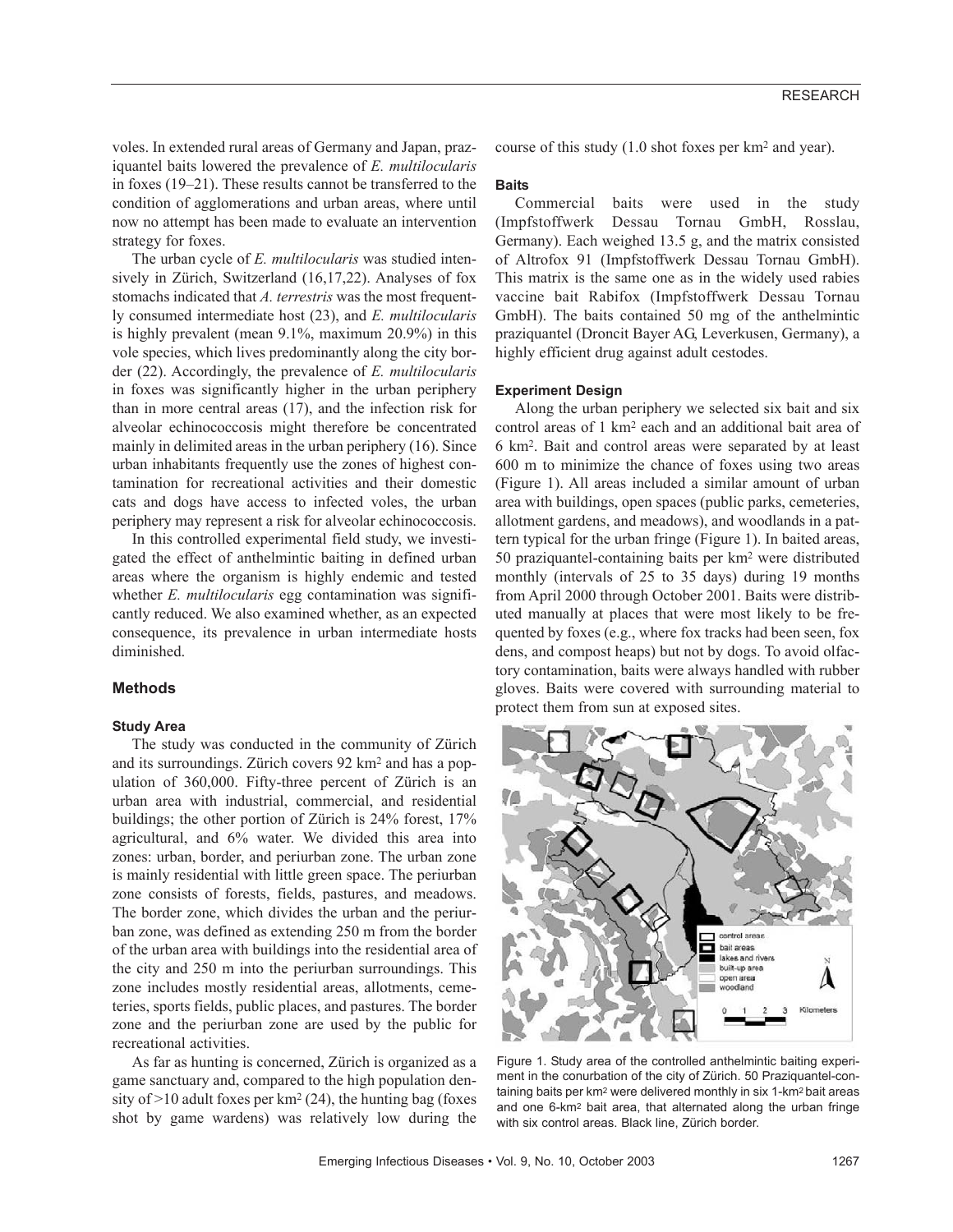# RESEARCH

# **Sampling and Analyses of Fox Fecal Samples**

Fox fecal samples were collected at least once per month in bait and control areas and their immediate vicinity during the following periods: winter 1999/2000 (November 1999 to February 2000), spring 2000 (April to June 2000), summer/autumn 2000 (July to October 2000), winter 2000/01 (November 2000 to February 2001), and summer/autumn 2001 (July to October 2001). Several criteria, such as size, shape, homogeneity, and smell of the droppings, were used to distinguish fox fecal samples from other fecal samples (22). For each of the 1,537 collected fecal samples, we recorded the exact position to an accuracy of 20 m.

*E. multilocularis* coproantigen was detected by a sandwich–enzyme-linked immunosorbent assay (EM–ELISA) (25), which was recently validated for testing field fecal samples in eastern France (26) and our study area (22). Coproantigen-positive fecal samples, collected in bait and control areas during 2001, were further evaluated to check whether infected foxes in bait areas had predominantly fresh, prepatent infections and did not excrete *E. multilocularis* eggs. Therefore, we isolated taeniid eggs from the fecal samples followed by *E. multilocularis*–specific polymerase chain reaction (PCR) as described previously (27).

# **Sampling and Analyses of** *A. terrestris*

In Zürich, we found the highest prevalence of *E. multilocularis* coproantigen in the intermediate host *A. terrestris* (22). Therefore, we focused on this species to evaluate the effect of bait distribution on intermediate host populations. *A. terrestris* were trapped with unbaited tong traps (Hauptner Instrumente GmbH, Dietlikon, Switzerland) and Topcat traps (TOPCAT GmbH, Wintersingen, Switzerland). Traps were set in intervals of 1 to 2 months in each bait and control area from April to November 2000 and from July to October 2001. Additionally, in the 6–km2 bait area, traps were regularly set from July 1999 to February 2000. All 1,229 dissected rodents were carefully examined macroscopically for lesions in their livers and other organs. Lesions >2 mm in diameter were investigated for *E. multilocularis* metacestode tissue either by examining morphologic features or by DNA detection by using modified PCR (28).

#### **Statistical Analysis**

Statistical analyses were performed with SPSS–PC version 10.0. Stepwise backward logistic regression was used to test the effect of baiting on the proportion of coproantigen-positive fecal samples and on its prevalence in *A. terrestris*. The influence of baiting was represented by the interaction between the two factors: area type (baited vs. nonbaited areas) and period (temporal progress of the experiment). The area type and period variables were

added as blocking variables to the initial model. In addition, season (spring: March to June, summer/autumn: July to October, winter: November to February) and urban area variables (urban zone, border zone, and periurban zone) were included in the initial model since these factors were known to affect the prevalence of *E. multilocularis* (17).

Deviations from expected frequencies were tested by chi square tests. P values are given two-tailed if not otherwise stated. If the minimum entry in the table of expectation was <5, p values were calculated with Actus (George F. Estabrook, New Hampshire, USA), which performs randomized contingency tables and gives probabilities for deviations from expected values (29). Critical significance levels were Bonferroni-corrected according to Rice, taking into account multiple tests on the same data (30). We calculated exact binomial 95% confidence intervals (CI) for means of binomial variables, according to the method of Clopper and Pearson (31).

### **Results**

#### **Baiting and Environmental Contamination**

To evaluate the effect of the experimental baiting, we analyzed 682 fox fecal samples collected in the six 1-km2 bait areas and 523 fecal samples from the six control areas. The stepwise logistic regression indicated a significant final model (model  $\chi^{2=139.4}$ , df=11, p<0.001) with a highly significant influence of anthelmintic baiting, expressed by the interaction between the area type and period variables on the proportion of coproantigen-positive fecal samples (Wald Statistics 20.5, df=4, p<0.001). The proportion of coproantigen-positive fecal samples in bait areas decreased from 38.6% (95% CI 26.0% to 52.4%) during winter 1999 to 5.5% (95% CI 3.1% to 8.9%) in summer/autumn 2001. In the control areas, the initial proportion of coproantigen-positive fecal samples was 47.1% (95% CI 35.1% to 59.4%) in winter 1999; it decreased to 25.4% (95% CI 15.3% to 37.9%) in the initial phase of baiting (spring 2000) but thereafter remained stable during the baiting experiment (Figure 2). The two blocking factors, period (Wald Statistics=60.9, df=4, p<0.001) (Figure 2) and urban area (Wald Statistics=6.0, df=2, p=0.05), also entered the final model. In the urban zone, 1 of 33 fecal samples was coproantigen positive (mean 3.0%; 95% CI 0.0% to 15.8%), whereas within the border zone and in the periurban zone, the proportion of coproantigen-positive fecal samples was significantly higher with similar percentages of 19.1% (95% CI 16.3% to 22.0%) and 18.5% (95% CI 14.8% to 22.6%).

A strong decrease in the proportion of coproantigenpositive fecal samples was also recorded in the 332 fecal samples collected in the 6–km<sup>2</sup> bait area. Before baiting started in winter 1999/2000, the proportion of coproanti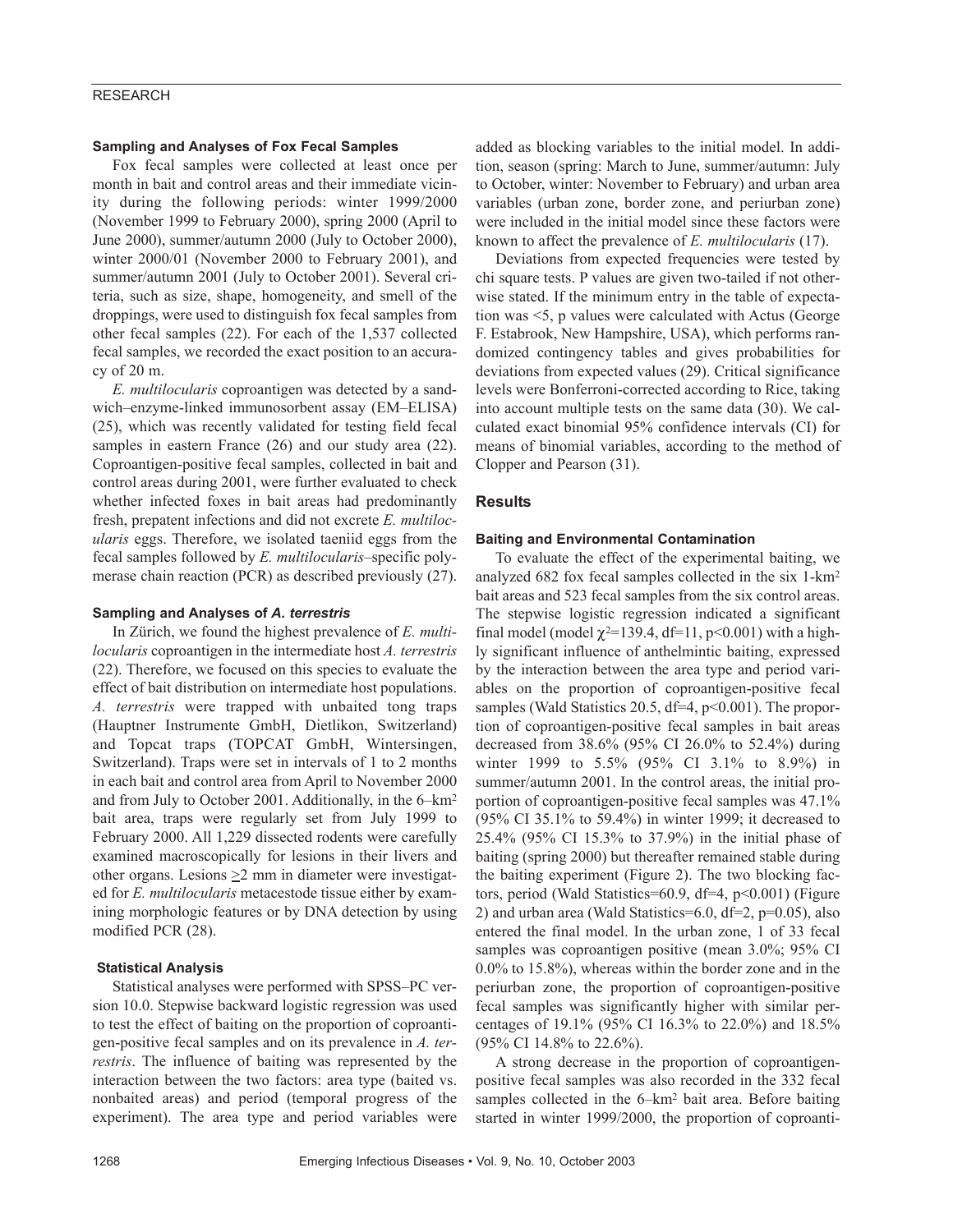gen-positive fecal samples was significantly higher than in the 1-km2 bait areas (mean 66.7%; 95% CI 46.0% to 83.5%;  $\chi^2$  test: p<0.05). The proportion decreased significantly to 9.2% (95% CI 3.8% to 18.1%) during summer/autumn 2000, and to 1.8% (95% CI 0.0% to 6.5%) during summer/autumn 2001 (Actus randomization test, p<0.001). This proportion of coproantigen-positive fecal samples did not differ significantly from the final proportion of positive fecal samples found in the 1-km2 bait areas.

The spatial persistence of the baiting effect was investigated by comparing the prevalence in relation to the distance from the baiting area. In both the bait area center (>250 m inside the bait area) and in the bait area periphery (250 m inside to the border of the bait area), the effect of baiting was very pronounced (Figure 3). For fecal samples collected 0 to 500 m from the next bait area, the effect of baiting was less clear; for those collected  $\geq 500$  m, no significant effect could be registered.

A total of 16 coproantigen-positive fecal samples from bait areas and 55 coproantigen-positive fecal samples from control areas, all collected from July to October 2001, were investigated for the presence of *E. multilocularis* eggs. PCR analyses revealed significantly fewer fecal samples positive for *E. multilocularis* eggs (mean 25.0%; 95% CI 7.3% to 52.4%) in bait areas than in control areas (mean 52.7%; 95% CI 38.8% to 66.3%; χ<sup>2</sup> test [one-tailed]  $p<0.05$ ).

#### **Prevalence in Intermediate Hosts**

Of 1,014 *A. terrestris*, 509 originated from 1-km2 bait areas and 505 from control areas. The stepwise backward logistic regression indicated a significant final model (model  $\chi^{2=8.4}$ , df=3, p<0.05) showing that anthelmintic baiting, expressed by the interaction between area type and period, on the prevalence of *E. multilocularis* in *A. terrestris* (Wald Statistics 3.7, df 1, p [1-tailed] <0.05) had an



Figure 2. Proportions of *Echinococcus multilocularis* coproantigen–positive fox fecal samples and 95% exact binomial confidence intervals in the six 1-km2 bait areas, baited monthly with 50 praziquantel-containing baits per km2, and the six unbaited control areas during the experiment.



Figure 3. Proportions of *Echinococcus multilocularis* coproantigen–positive fox fecal samples and 95% exact binomial confidence intervals obtained at different distances from the border of the 1-km2 bait areas, baited monthly with 50 praziquantel-containing baits per km2, before baiting started (November 1999 to March 2000) and after baiting had taken place for 3 months (July 2000 to October 2001).

influence. During the first year of baiting, the prevalence in control and baited areas was similar (Figure 4), but during autumn 2001 the prevalence in baited areas was significantly lower (mean 2.1%; 95% CI 0.6% to 5.2%) than in control areas (mean 7.3%; 95% CI 4.4% to 11.2%). Independently from their interaction effect, the blocking variables of period and area type also entered the final model but not urban area and season.

The results for the 1-km2 bait areas could be confirmed in the 6-km2 bait area. The prevalence of *E. multilocularis* in 215 *A. terrestris* was highest from July 1999 to February 2000 before baits were delivered (mean 21.6%; 95% CI 11.3% to 35.3%) and decreased significantly afterwards  $(\chi^2=4.54, df=2, p$  [1-tailed]=0.05). The prevalence was lower from April to November 2000 (mean 14.3%; 95% CI 6.4% to 26.2%) and lowest from July to October 2001 (mean 9.3%; 95% CI 4.5% to 16.4%).

# **Discussion**

## **Baiting Strategy and Bait Density**

The high bait density of 50 baits per km2, combined with a manual bait distribution at sites attractive for foxes, was highly effective. In oral rabies vaccination campaigns, up to 20 baits were usually delivered per km2 (32). Also, in the anthelmintic bait studies in Germany bait densities from 15 to 20 baits per km2 were successfully used (19,20). In contrast to densities in rural habitats, in urban areas, fox densities can easily exceed 10 adult foxes per km2 (23,24). Furthermore, in summer, many adolescent foxes are present. A previous camera trap study conducted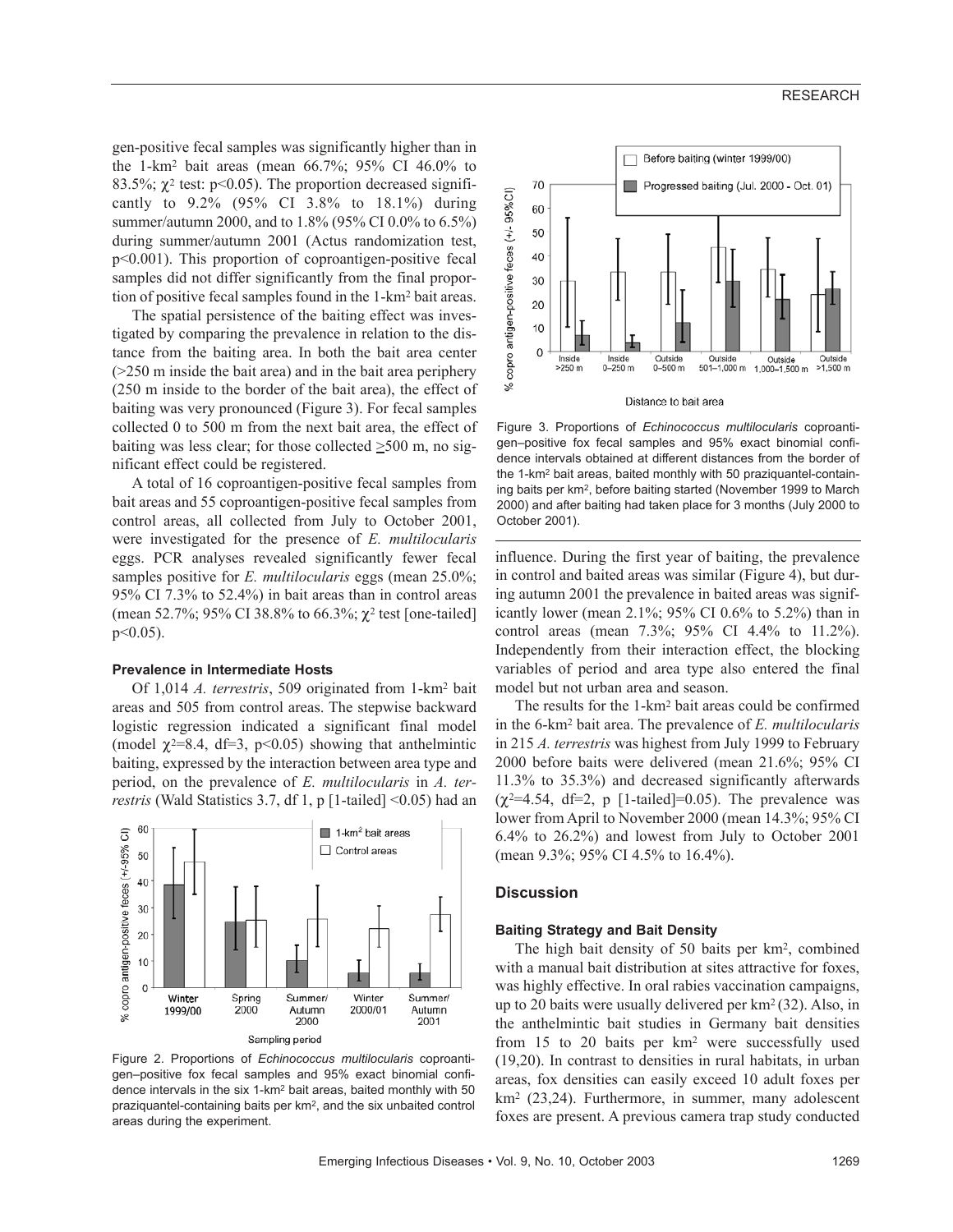# RESEARCH



Figure 4. Prevalences of *Echinococcus multilocularis* in *Arvicola terrestris* and 95% exact binomial confidence intervals in the six 1 km2 bait areas, baited monthly with 50 praziquantel-containing baits per km2, and the six unbaited control areas during the experiment.

in Zürich showed that approximately half of the baits that disappeared were taken by foxes but the others were consumed by hedgehogs, dogs, rodents, and snails (Hegglin et al., unpub. data.). Therefore, bait densities exceeding 20 baits per km2 seem to be appropriate to reach most foxes in urban habitats. In addition, the manual distribution of baits at selected sites attractive for foxes can improve bait uptake of foxes (Hegglin et al., unpub. data).

#### **Small-Scale Anthelmintic Baiting**

Our results show clearly that the *E. multilocularis* egg contamination in urban areas can be reduced to a low level by manually distributing anthelmintic baits at monthly intervals. This reduction is even possible within defined urban patches of 1-km2 in areas where the organism is highly endemic. Although the initial rate of coproantigenpositive fecal samples was high (38.6%), this rate decreased to 5.4% during the first year of baiting. Additionally, the coproantigen-positive fecal samples in baited areas contained *E. multilocularis* eggs significantly less frequently. In contrast to our results, a large-scale praziquantel-baiting campaign in a rural area in southern Germany, covering 566 km2, showed a strong effect in the 156-km2 core area, but in the 6- to 10-km border area, the effect was much less pronounced (19). Immigration of young, infected foxes may have caused this border effect. In Hokkaido, Japan, an anthelmintic baiting study was carried out in a smaller, rural area of 90 km2, which resulted in a drastic reduction of environmental contamination comparable to our study (21). The main difference between the German study, the Japanese study, and our own may be explained by the different baiting strategies. In Germany, approximately half of the baits were randomly delivered by aircraft, and the intervals between two bait-

ing actions varied from 2 to 4 months. In our study, all baits were delivered manually around places attractive for foxes at monthly intervals. A model for *E. multilocularis* control indicated that baiting intervals of 4 to 6 weeks would be most efficient (33).

The strong local effect in this study shows that in urban areas the population dynamics of *E. multilocularis* is mainly determined by factors of very restricted spatial extension. Knowledge about spatial dynamic of fox populations is crucial in understanding the dispersion capacity of *E. multilocularis*. Urban settings, which provide plentiful food sources, are well-suited to sustain high population densities of foxes (34), who tend to have small home ranges and low dispersing distances (35,36). In addition, urban fox populations are generally organized in family groups, in which predominantly young vixens remain in the parental home range and help rear pups (36,37). Consequently, offspring frequently inherit parental territory and do not have to disperse. Furthermore, a low urban immigration rate, which has been substantiated by genetic microsatellite analyses for the Zürich urban fox population (38), and a low hunting pressure (see Methods) contribute to the moderate spatial dynamics of the urban fox population, which we assume to be a precondition for the effectiveness of the small-scale anthelmintic treatment.

# **Reduction of Infection Pressure**

During the first year of baiting, when the proportion of *E. multilocularis*–coproantigen-positive fecal samples had already decreased significantly, no difference was detected in the *A. terrestris* prevalence of bait and control areas. The significantly lower prevalence of *A. terrestris* trapped in bait areas during the second year of baiting demonstrates that lower prevalence of *E. multilocularis* egg contamination resulted in a lower infection pressure for intermediate hosts. Nevertheless, at the end of the baiting study, *E. multilocularis* egg–containing fecal samples and infected intermediate host could still be detected in the 1-km2 and the 6-km2 bait areas. This finding shows that the life cycle of the parasite in the baited areas was not completely interrupted. Dispersing and transient foxes can always contaminate baited areas, even in much larger areas. Furthermore, eggs of this cestode are stable under suitable environmental conditions (39), infected intermediate hosts can stay infectious over several months (40), and baited foxes can become reinfected just after treatment by consuming an infected intermediate host. In addition, the intervention studies in Germany (19,20) demonstrated that *E. multilocularis* has the potential to recover from a population breakdown in >2 years (T. Romig, pers. comm.; K. Tackmann, pers. comm). Therefore, a baiting strategy that focuses on extinction of the parasite in large areas might fail, and permanent intervention to lower *E. multilocularis* egg con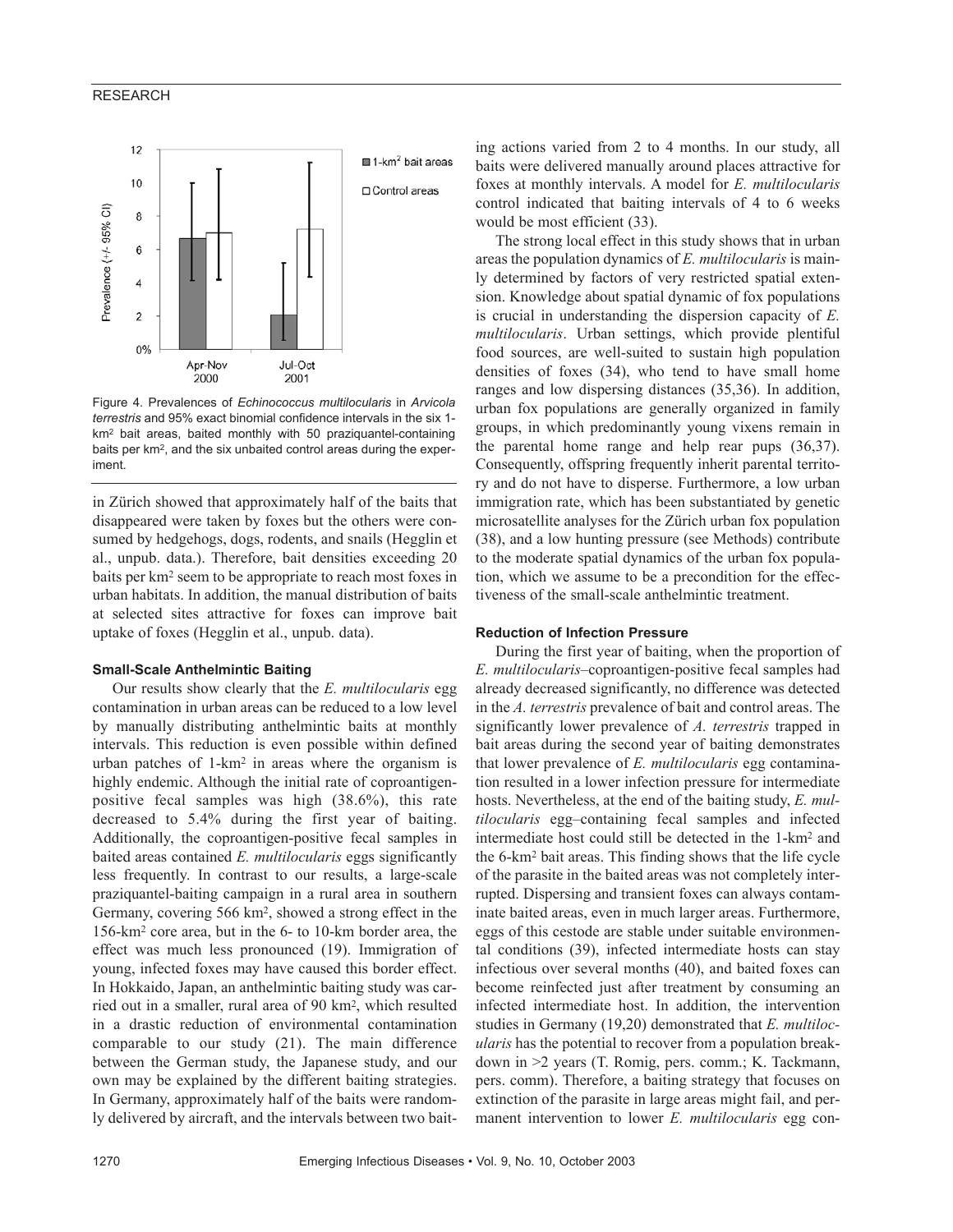tamination in defined risk areas might be more realistic and cost efficient.

# **Conclusion**

We demonstrated the feasibility of small-scale anthelmintic baiting of foxes to reduce *E. multilocularis* egg contamination in urban areas intensively used by the public for recreational activities, such as gardening or outdoor sports. In addition, the lower prevalence of infected voles also reduces the risk of domestic carnivores becoming infected by preying on voles and, consequently, the risk for egg transmission to pet animals. Therefore, we recommend that public health policy should focus on such defined areas where the organism is highly endemic to reduce a potential risk for alveolar echinococcosis.

#### **Acknowledgments**

The authors thank Claudia Stieger, Isabelle Tanner, Rita Bosshart, Gioia Schwarzenbach, Sasa Stefanic, and all other collaborators for help in the extensive field and laboratory work; Christian Stauffer and the game wardens of the city of Zürich for their generous collaboration; and Fabio Bontadina and Paul Torgerson for valuable comments on an earlier draft of the manuscript.

This investigation was carried out within the context of the Integrated Fox Project, an interdisciplinary research project on the dynamics of the fox population in Switzerland. The study was supported by the Swiss Federal Office of Veterinary Medicine, Berne (Projekt Nr. 1.99.03) and the Swiss Federal Office for Education and Science (EchinoRisk Projekt QLK2-CT-2001- 001995 / BBW Nr. 00.0586-2).

The study was carried out at the Institute of Parasitology, University of Zürich, Switzerland.

Dr. Hegglin studied zoology at the University of Zürich, Switzerland, and is currently a Ph.D. research associate at the Institute of Parasitology of the University of Zürich. His main research interests are ecologic parasitology, urban ecology, and conservation biology.

## **References**

- 1. Eckert J, Deplazes P. Alveolar echinococcosis in humans: the current situation in Central Europe and the need for countermeasures. Parasitol Today 1999;15:315–9.
- 2. Wilson JF, Rausch RL. Alveolar hydatid disease. A review of clinical features of 33 indigenous cases of *Echinococcus multilocularis* infection in Alaskan Eskimos. Am J Trop Med Hyg 1980;29:1340–55.
- 3. Ammann R, Eckert J. Clinical diagnosis and treatment of echinococcosis in humans. In: Thompson RCA, Lymbery AJ, editors. Echinococcus and hydatid disease. Oxon (UK): CAB International; 1995.
- 4. Hildreth MB, Sriram S, Gottstein B, Wilson M, Schantz PM. Failure to identify alveolar echinococcosis in trappers from South Dakota in spite of high prevalence of *Echinococcus multilocularis* in wild canids. J Parasitol 2000;86:75–7.
- 5. Eckert J, Rausch RL, Gemmell MA, Giraudoux P, Kamiya M, Liu F–J, et al. Epidemiology of *Echinococcus multilocularis*, *Echinococcus vogeli* and *Echinococcus oligarthus*. In: Eckert J, Gemmel MA, Meslin F-X, Pawlowski ZS, editors. World Health Organization/OIE Manual on echinococcosis in humans and animals. Paris: World Health Organization; 2001. p. 164–94.
- 6. Kern P, Bardonnet K, Renner E, Auer H, Pawlowski Z, Ammann R, et al. European echinococcosis registry: human alveolar echinococcosis, Europe, 1982–2000. Emerg Infect Dis 2003;9:343–9.
- 7. Deplazes P, Eckert J. Veterinary aspects of alveolar echinococcosis–a zoonosis of public health significance. Vet Parasitol 2001;98:65–87.
- 8. Viel JF, Giraudoux P, Abrial V, Bresson-Hadni S. Water vole (*Arvicola terrestris* Scherman) density as risk factor for human alveolar echinococcosis. Am J Trop Med Hyg 1999;61:559–65.
- 9. Gottstein B, Saucy F, Deplazes P, Reichen J, Demierre G, Busato A, et al. Is high prevalence of *Echinococcus multilocularis* in wild and domestic animals associated with disease incidence in humans? Emerg Infect Dis 2001;7:408–12.
- 10. Rausch RL, Wilson JF, Schantz PM. A programme to reduce the risk of infection by *Echinococcus multilocularis*: the use of praziquantel to control the cestode in a village in the hyperendemic region of Alaska. Ann Trop Med Parasitol 1990;84:239–50.
- 11. Rausch RL. Life cycle patterns and geographic distribution of *Echinococcus* species. In: Thompson RCA, Lymbery AJ, editors. Echinococcus and hydatid disease. Oxon (UK): CAB International; 1995.
- 12. Adkins CA, Stott P. Home ranges, movements and habitat associations of red foxes *Vulpes vulpes* in suburban Toronto, Ontario, Canada. Can J Zool 1998;244:335–46.
- 13. Tsukada H, Morishima Y, Nonaka N, Oku Y, Kamiya M. Preliminary study of the role of red foxes in *Echinococcus multilocularis* transmission in the urban area of Sapporo, Japan. Parasitol 2000;120:423–8.
- 14. Gloor S, Bontadina F, Hegglin D, Deplazes P, Breitenmoser U. The rise of urban fox populations in Switzerland. Mammalian Biology 2001;66:155–64.
- 15. Romig T, Bilger B, Mackenstedt U. [Current spread and epidemiology of *Echinococcus multilocularis*]. Dtsch Tierarztl Wochenschr 1999;106:352–7.
- 16. Deplazes P, Gloor S, Stieger C, Hegglin D. Urban transmission of *Echinococcus multilocularis*. In: Craig P, Pawlowski Z, editors. Cestode zoonoses: echinococcosis and cysticercosis. Amsterdam: IOS Press; 2002. p. 287–97.
- 17. Hofer S, Gloor S, Muller U, Mathis A, Hegglin D, Deplazes P. High prevalence of *Echinococcus multilocularis* in urban red foxes (*Vulpes vulpes*) and voles (*Arvicola terrestris*) in the city of Zürich, Switzerland. Parasitol 2000;120:135–42.
- 18. Craig PS, Giradoux P, Shi D, Bartholomot G, Barnish G, Delattre P, et al. An epidemiological and ecological study on human alveolar echinococcosis transmission in Gansu, China. Acta Trop 2000;77:167–77.
- 19. Schelling U, Frank W, Will R, Romig T, Lucius R. Chemotherapy with praziquantel has the potential to reduce the prevalence of *Echinococcus multilocularis* in wild foxes (*Vulpes vulpes*). Ann Trop Med Parasitol 1997;91:179–86.
- 20. Tackmann K, Loschner U, Mix H, Staubach C, Thulke HH, Ziller M, et al. A field study to control *Echinococcus multilocularis*–infections of the red fox (*Vulpes vulpes*) in an endemic focus. Epidemiol Infect 2001;127:577–87.